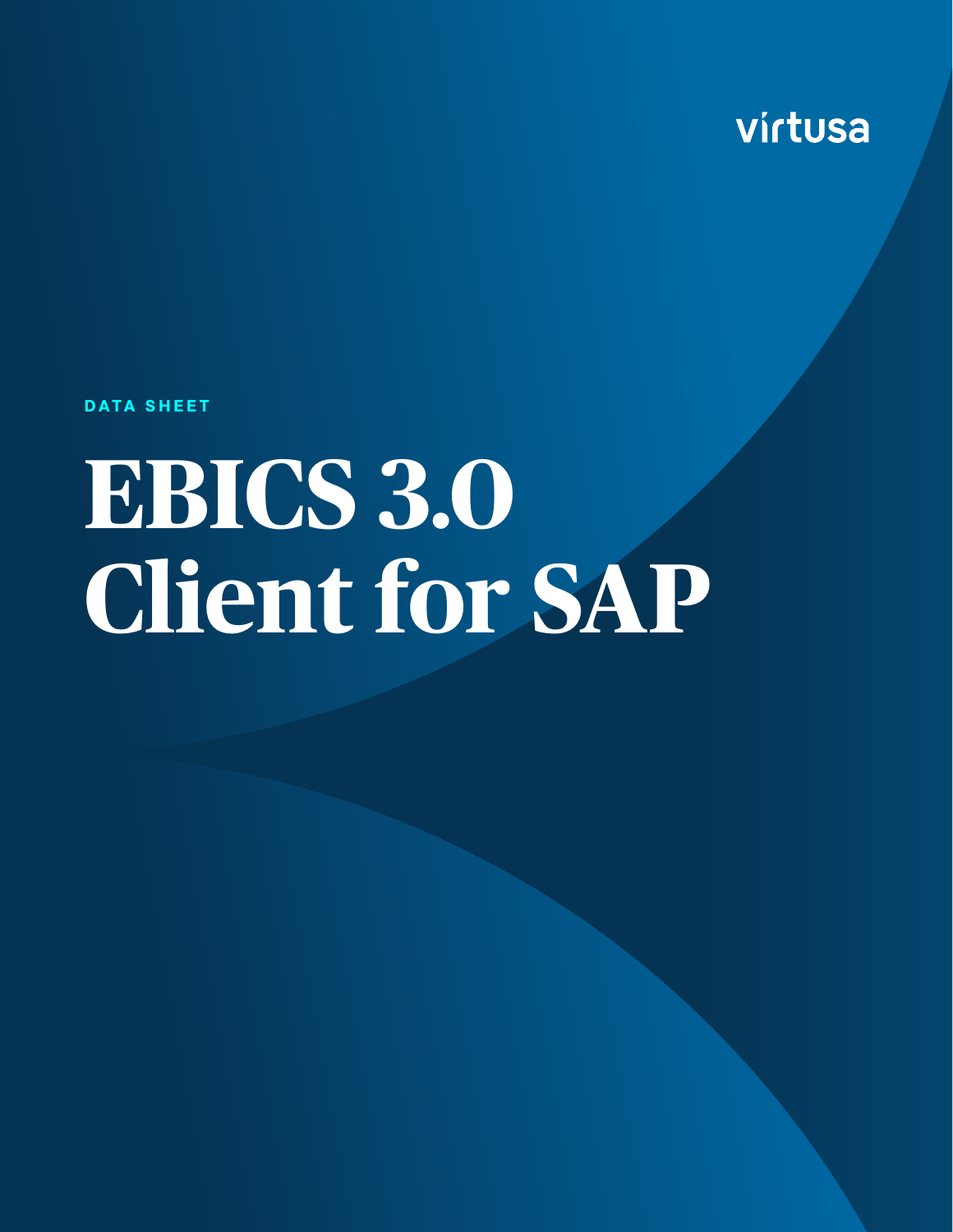## **The scope**

For many organizations in Europe, the Electronic Banking Internet Communication Standard (EBICS) is gaining traction as the preferred choice over the FTAM Protocol or other proprietary bank-specific e-Banking products. EBICS is the DK-standard for secure data transmission between a customer and a financial institution.

It offers significant differentiators, which include:

- State-of-the-art technology, international standards like XML, HTTPS, TLS and ZIP
- Highest security protocol possible i.e. encryption at transport and application level
- Single access for all business transactions, such as direct debits and credit transfers, status messages, account statements, cash management, etc.
- Involvement of service providers through multi-level signature concept and location, and time-independent authorization of submitted orders (DES)

EBICS seeks to accelerate the adoption of this standard at international level, allowing banks to use EBICS as a single communication standard to exchange messages securely. The development is facilitated by the introduction of the new EBICS 3.0 protocol and is now emerging as a harmonization for various markets. EBICS also has a "multi-bank capability", which is generally suitable for corporate clients to address any bank that supports the standard. The main characteristics of EBICS transfer are:



#### **FEATURES**

- Supporting the new EBICS 3.0 format and the older versions
- Secure, standardized and automated communication with the EBICS network
- Key and certificate management
- Multibank capability out of the SAP system
- Bank statement processing
- Status message processing
- Compatible with SAP Bank Communication Management (BCM)

#### **ADDED VALUE**

- Payment medium transfer directly from the payment run
- True Straight-Through-Processing (STP) with no media breaks
- Receipt of the bank statements and status messages
- Storing the keys and certificates in the SAP secure store
- Transparent, comprehensible SAP application log
- Fully integrated into the SAP environment and existing processes

Virtusa's EBICS Client for SAP enables highly secure, standardized data transfer between financial institutions and corporate clients with EBICS 3.0 or earlier protocol versions.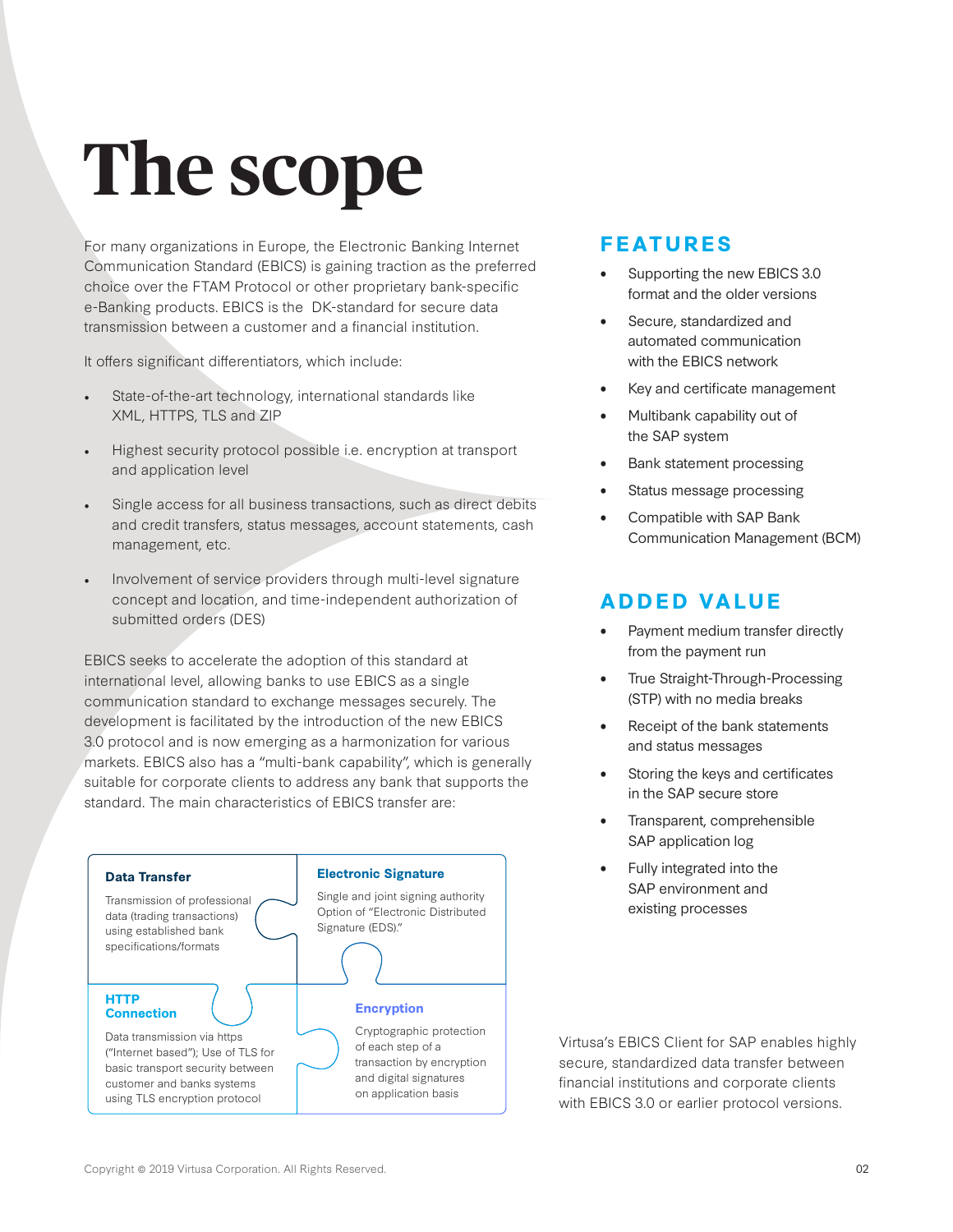The solution is fully integrated into existing SAP infrastructure. EBICS communication is triggered directly from the SAP processes - a "real" STP without media breaks. Transfer of the payment media is possible directly from a payment run or via manual upload. Virtusa EBICS Client is also fully integrated into the release process of SAP BCM and enables automatic EBICS data transfer after the final BCM payment release. Account statements or status messages can be processed manually or via job-controlled direct pickup. The solution supports the use of the Distributed Electronic Signature (VEU) method.

### **Solution architecture**

Payment data medium for SAP as well as any other external systems i.e. FI-CA, FS-CD, etc.

Optional integration of SAP BCM enables secure approval process using electronic signatures (A+B) and processing status messages



The architecture allows a high degree of flexibility through BAdI implementations at strategic points.

#### **Certificates and Key Management**

Key management application to initialize and manage the certificates and user-specific bank keys. Secure storage and technical administration via the SAP Secure Store (STRUST).

#### **Multibank Capability**

Multibank capability through use of stored banks in SAP with the corresponding EBICS parameters in dedicated customizing table.

#### **Secure Communication**

Secure HTTPS communication with stored connection setting in SM59 (RFC). Identities of financials institutes is always ensured using server certificates and electronical signatures.

#### **Approval Process**

Integration of approval process in SAP BCM (BNK\_APP to transmit the user-specific signature or the equivalent S/4 Fiori app called 'approve bank payments') and use of the process for Distributed Electronic Signature (VEU).

#### **Transfer, Upload and Download**

The transfer of payment medium directly from the corresponding event modules (event module 41) or via manual upload. Manual or job-controlled collection of account statements and status messages with the possibility of direct processing via BAdI.

#### **Monitoring (BNK\_MONI)**

Direct processing of banking-related status messages in the batch and payment monitor of the SAP BCM (BNK\_MONI for displaying the PTK/HAC Feedbacks) enables efficient monitoring of the payment transactions.

#### **SAP Authorization**

Virtusa's EBICS Client 3.0 for SAP solution uses its own SAP authorization objects and sample roles enabling efficient monitoring of the payment transactions.